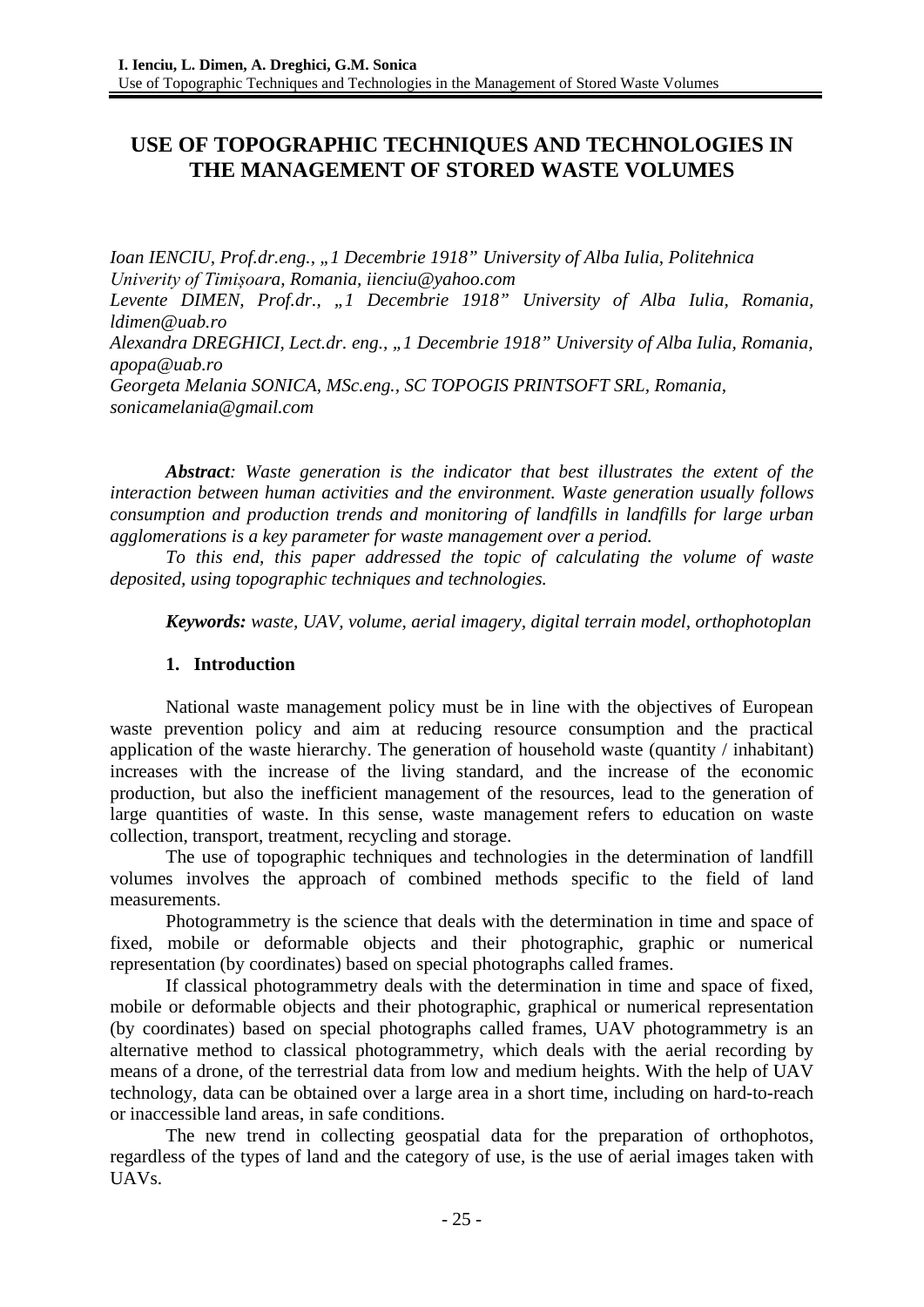### **2. Materials and Methods**

The objective of the project was to carry out a topographic survey with UAV equipment of a landfill to calculate the volume of filling and the realization of the threedimensional surface with the help of specialized programs.

The elaboration of the Digital Terrain Model and the orthophotoplan will be done by collecting data from the field and performing office operations.

The collection of field data was performed by performing land and air topographic measurements.

The acquisition of aerial data by capturing the Images presupposed the completion of some stages, namely:

- Requesting the necessary approvals for sending the drone into the airspace;
- Identifying the site by conducting field visits and establishing work areas. During this stage, the optimal terrain / space for the location of the launch and landing stations of the drone is identified;
- Flight planning for the area of interest including information about the trajectory of the UAV, the flight altitude, the place of takeoff and landing, the number of flights necessary to cover the requested area of the studied area of interest;<br>  $\overline{f}$   $\overline{f}$   $\overline{f}$   $\overline{f}$   $\overline{f}$   $\overline{f}$   $\overline{f}$   $\overline{f}$   $\overline{f}$   $\overline{f}$   $\overline{f}$   $\overline{f}$   $\overline{f}$   $\overline{f}$   $\overline{f}$   $\overline{f$



Fig. 1. Software-Arial Imaging- Overflight planning

- Execution of flights: launching the UAV in aerial space, collecting aerial images and collecting GPS data necessary for image processing. The ground altitude of the drone will be 170 m, altitude that allows the determination of points with a precision in the horizontal plane between 2.27 cm, with a pixel size (GSD) of 1.3- 2.6 cm / pixel. Capturing aerial images for areas of interest will be done with a 36MB Fujifilm full-frame camera built into the body of the UAV, the density of the cloud of points obtained being up to 1000 points  $/m<sup>2</sup>$ .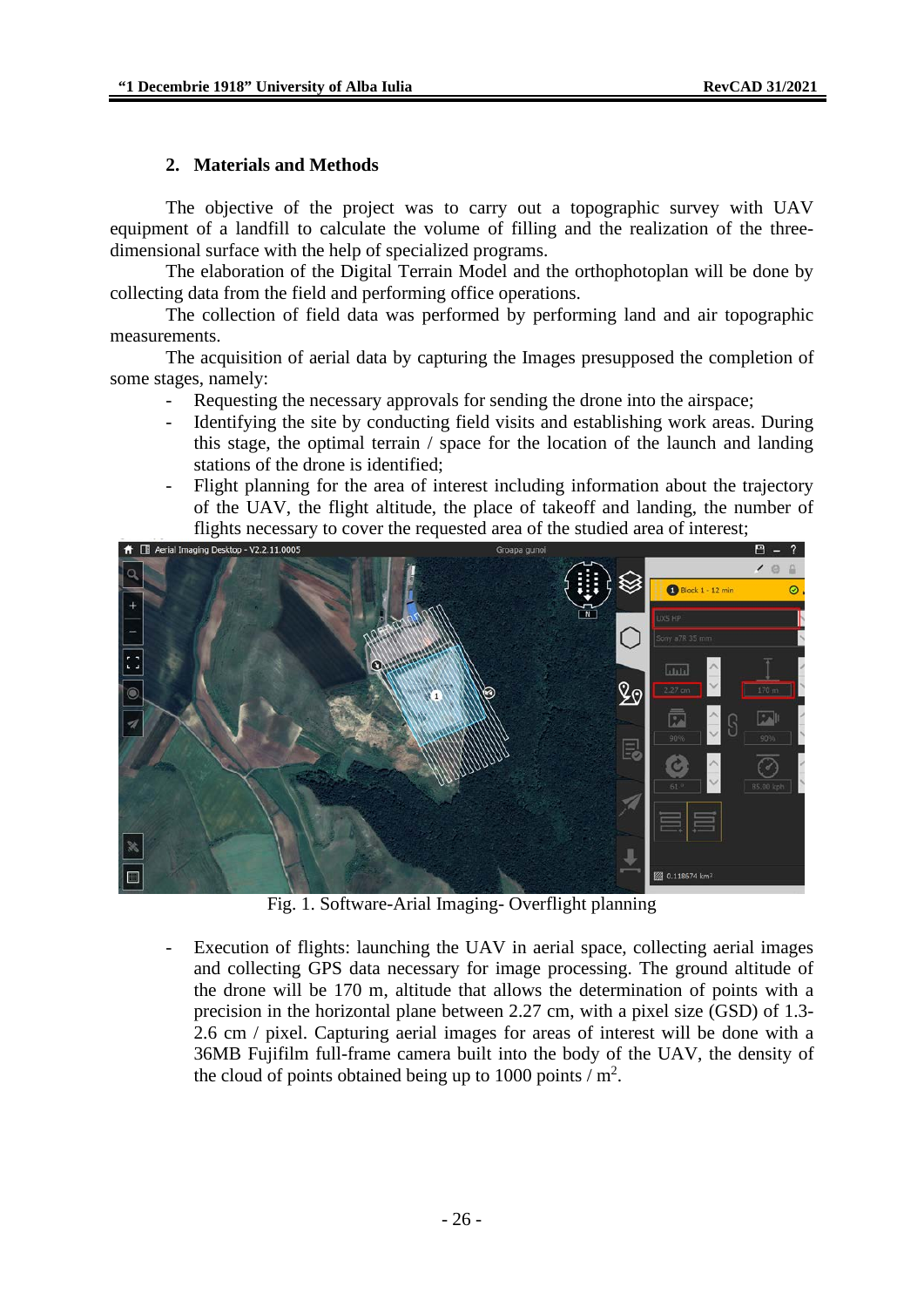

Fig. 2. Launch of the UAV



Fig. 3. Software-Arial Imaging- Planned trajectory for UAV UX5HP

- Download the data recorded by the UAV after the flyover using the Trimble Aerial Imaging software and the RINEX files from the GPS station, their storage and archiving on electronic hard disk support.

The acquisition of topographic data by terrestrial measurements involved the following:

- Determining the common points between the two aerial and terrestrial topographic surveys;
- Recording the coordinates  $(X, Y, Z)$  of the common points (control points) between the two aerial and terrestrial measurements with GPS equipment. The working method used for terrestrial measurements with GPS equipment is Real Time Kinematic determining the coordinates of the points with an accuracy of + - 2 cm in the vertical plane and  $+ - 1$  cm in the horizontal plane;
- Topographic surveys with the total station in the unusable areas of the frames (eg areas covered by the crown of the trees). Depending on the location of the site, the details will be collected from the field by designing a geodetic network or closed road;
- Download the recorded data and field cards from GPS and the total station, their storage and archiving on electronic hard disk support.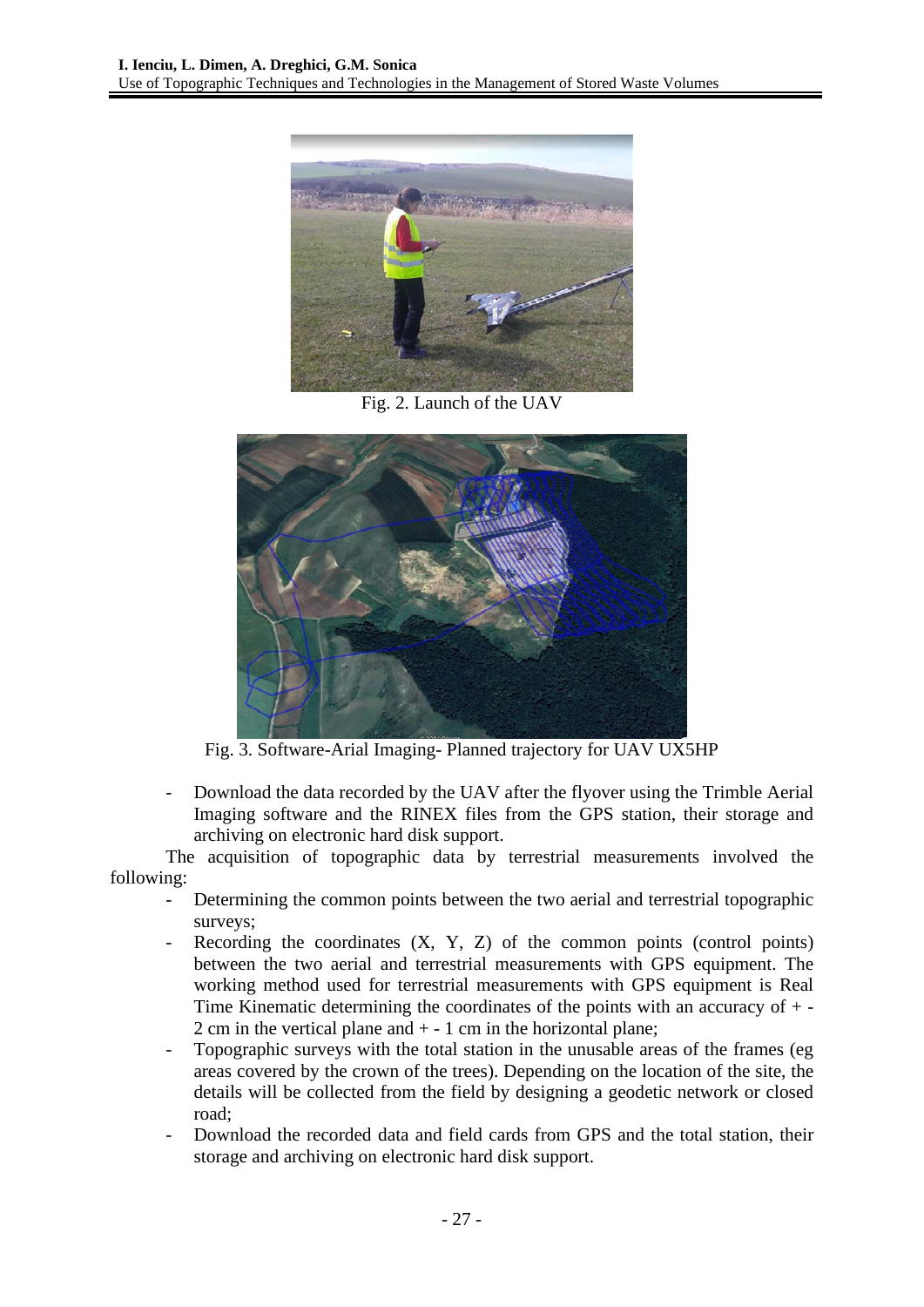

Fig. 4. Verification and validation of individual frames

# **3. Results and Discussion**

During the office stage, the RINEX files were downloaded from the GPS station and those recorded by the UAV after the flyover using the Trimble Aerial Imaging software, and their processing was done using the Trimble Business Center software.

- The following aspects were considered for the office part:
- Processing, analysis, validation, processing and interpretation of collected data;



Fig. 5. Software-PIX4D- creating the Point Cloud



Fig. 6. Software-PIX4D- creating the connection points of the frames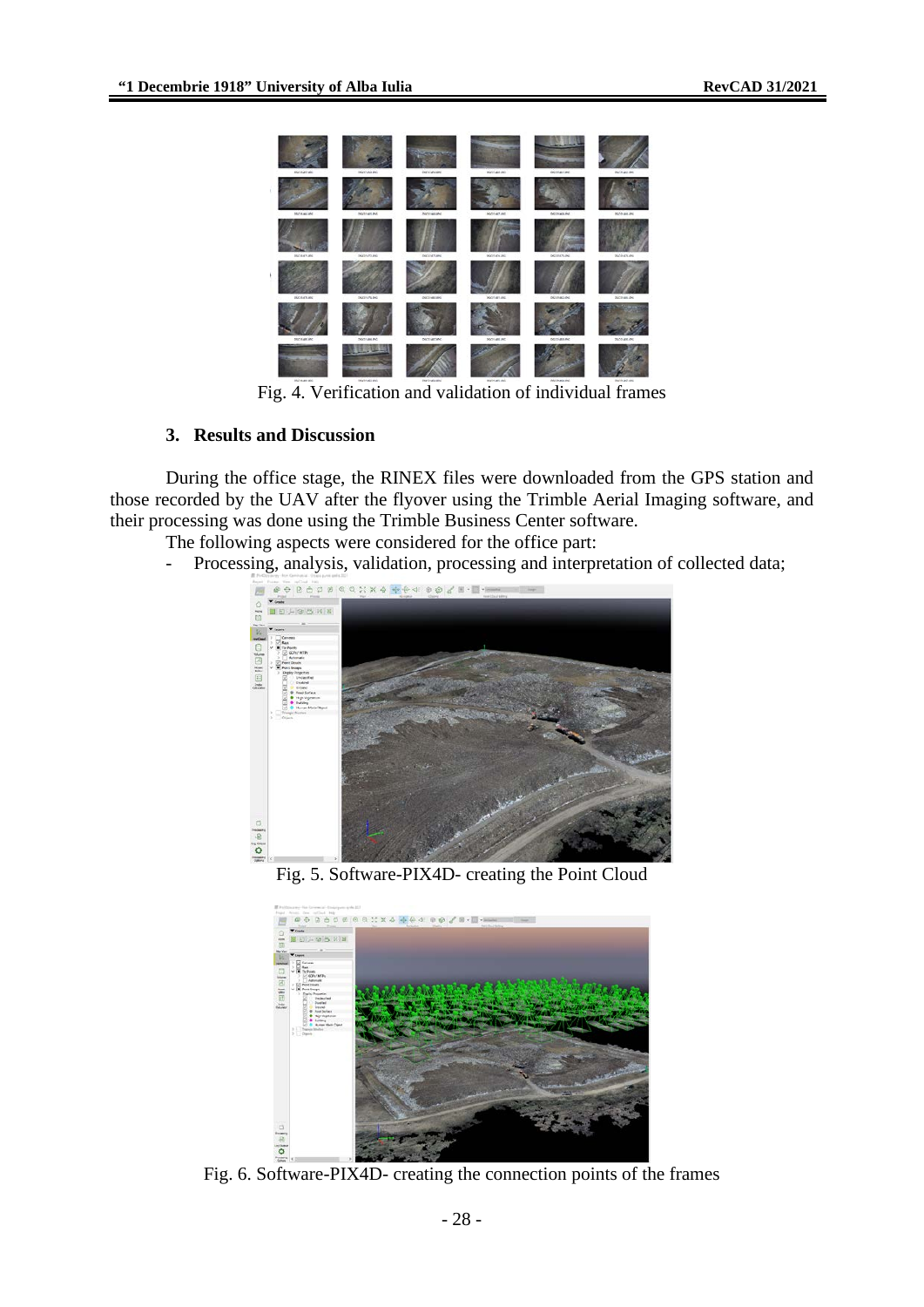- UAV image processing with Trimble Business Center, Pix4D
- Generation of the orthophotoplan.



Fig. 7. Software-PIX4D- create Orthophotoplan

After obtaining the orthophotoplan related to the measurements performed on the landfill, the georeferencing of the orthophotoplan was performed and its correlation with the terrestrial topographic surveys.



Fig. 8 Three-dimensional visualization of the orthophotoplan in ArcScene software



Fig. 9. Three-dimensional view of orthophotoplan and DTM in ArcScene software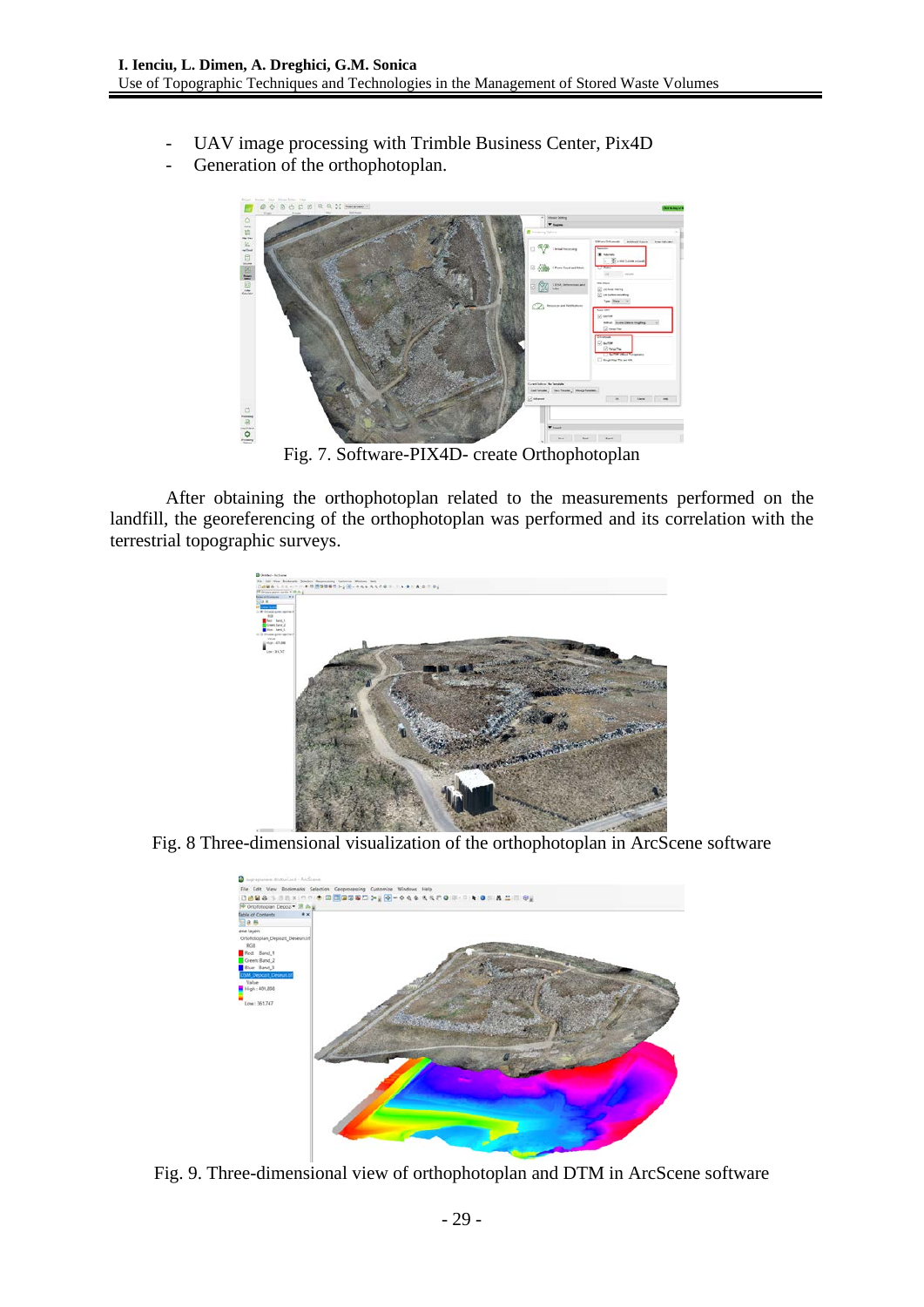The generation of the Digital Terrain Model was done through the Pix4D software, where it was possible to move to the stage of volumetric calculation of the filling layer.



Fig. 10. Software-PIX4D- create DTM and DSM

In determining the volume, reference data and quotas were generically called "zero quotas".

In this stage, the contour of the surface of the area of interest was created for the calculation of the filling volume, a contour that must be identical with the reference contour "cotazero".

Two DTMs were created, one with basic quotas and one with quotas determined by previous processing. These were cut according to the measured contour so that only the area of interest was included when extracting the differences between the two DTMs.



Fig. 11. Software-QGIS- area determination for volume calculation

The calculation of the volume of stored waste was performed by introducing the two DTMs in the QGIS software, the volume obtained from the waste filling being  $658,320 \text{ m}^3$ .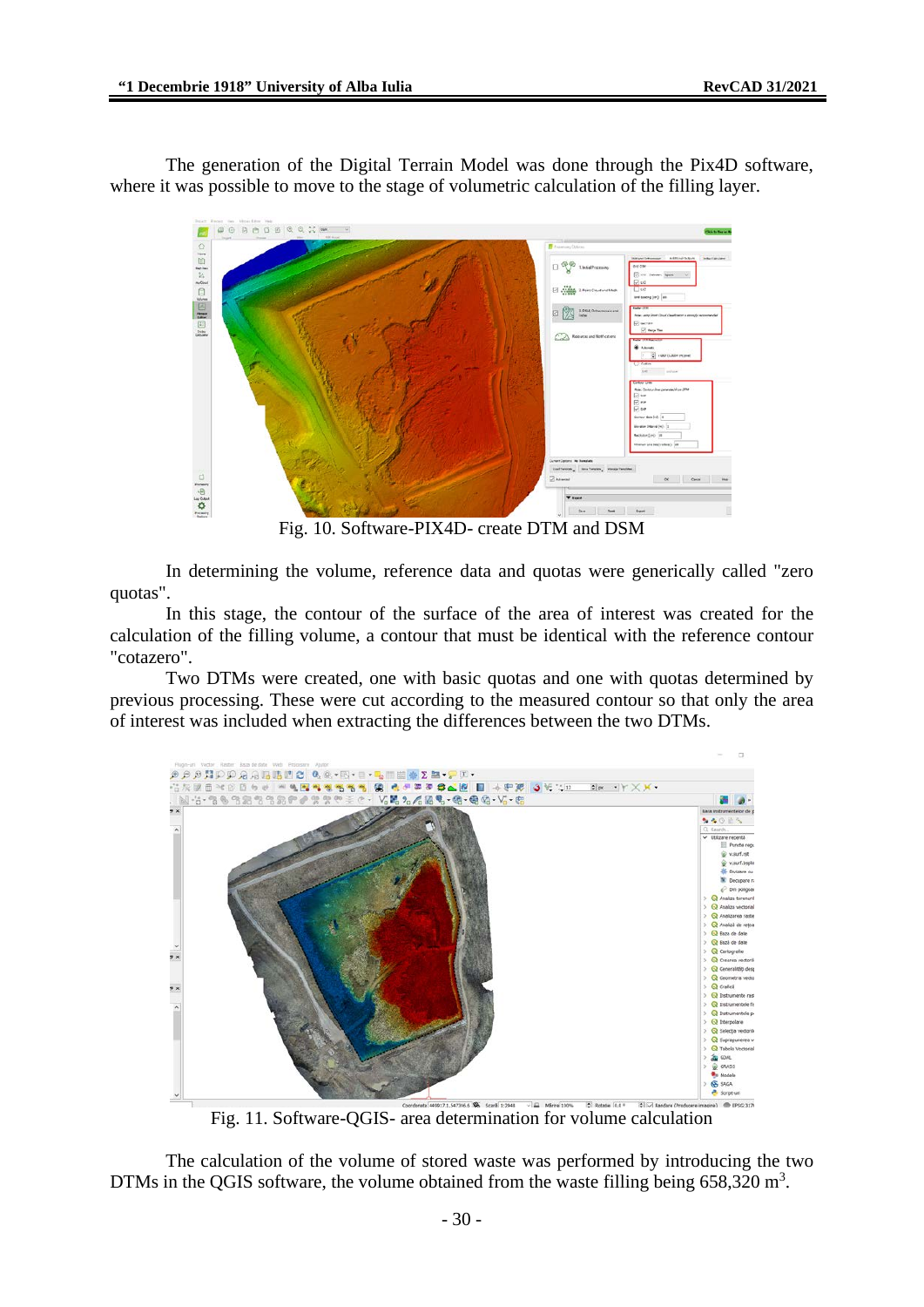

Fig. 12. Software-QGIS- the result of processing the volume calculation

### **4. Conclusions**

Based on the accomplishment of this paper, a number of aspects have been identified regarding the operation of UAV-type instruments in the measurement works in general and those for determining volumes in particular, namely:

- UAV technology offers major advantages over the classic method by reducing much of the time of data collection and processing;
- Depending on the equipment used, the measurements performed provide a very high horizontal and vertical accuracy, a result verified by comparing the coordinates measured on the ground using GPS and the coordinates of the points in the resulting DTM;
- Realization of the digital terrain model (DTM), the digital surface model (DSM), of the orthophoto plans and the three-dimensional model with low costs;
- Calculation of excavation and filling volumes on a certain area or on the whole studied surface and extraction of longitudinal and transversal profiles with a high density of points;
- Possibility of regular monitoring of the area.

However, this exposure may be limited by a number of factors, the most important of which are:

- The type of UAV instrument used that influences the space required for take-off and landing;
- Limitation of increase time and measured area depending on the type of batteries used.

## **5. References**

*1. Badea, G.; Badea, A.C.; David, V., [Advantages of using IT Solutions in Land Surveying](http://scholar.google.com/scholar?cluster=8980666320736582958&hl=en&oi=scholarr)  [and Cadastral Project Management,](http://scholar.google.com/scholar?cluster=8980666320736582958&hl=en&oi=scholarr) 14th SGEM GeoConference on Informatics, Geoinformatics and Remote Sensing, vol 2, p. 27-34, 2014;*